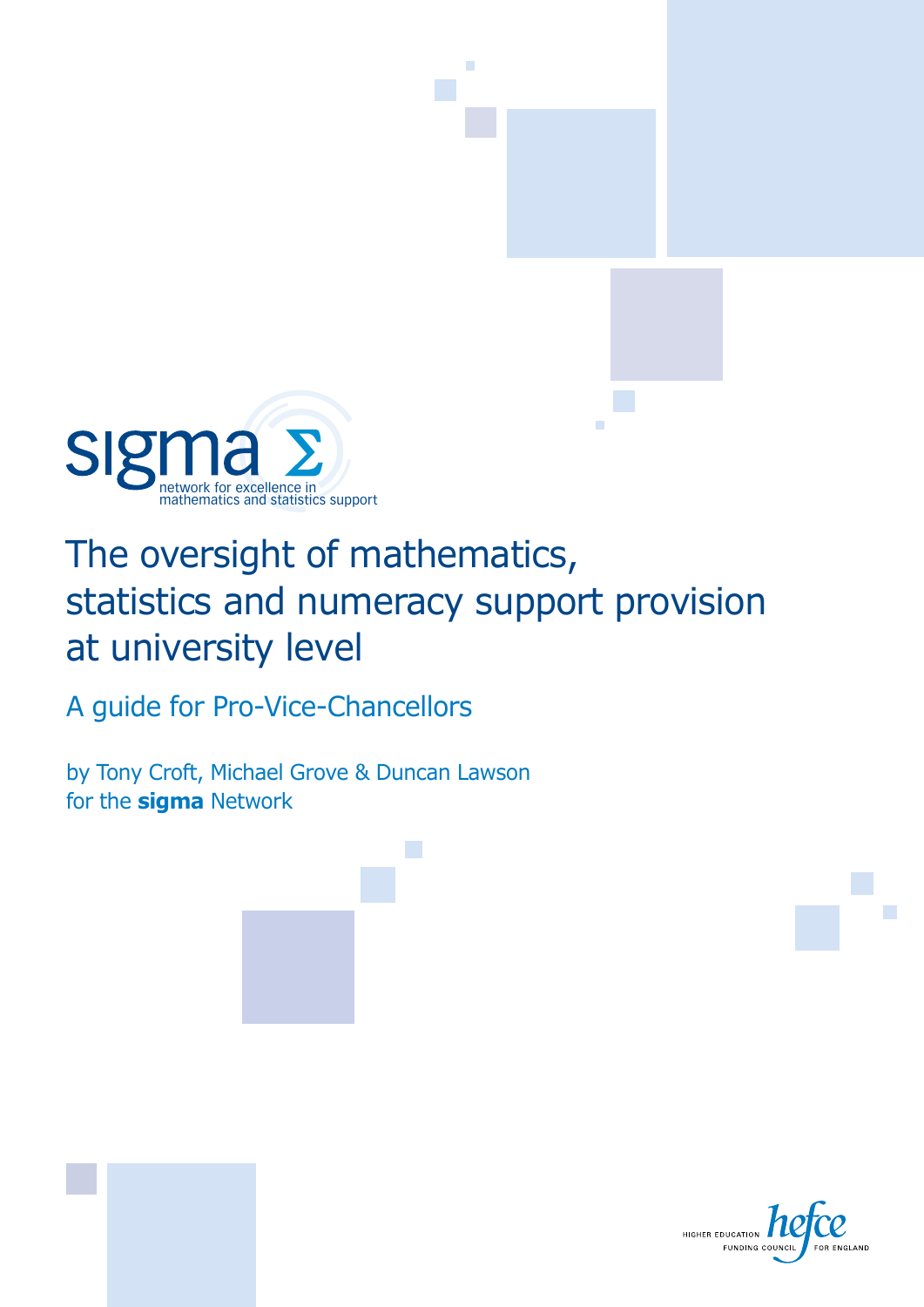# contents

| Preface                                                                           |                |
|-----------------------------------------------------------------------------------|----------------|
| Chapter 1. Why offer mathematics support?                                         |                |
| Chapter 2. What is mathematics support?                                           | 3              |
| Chapter 3. Establishing mathematics support provision:<br>delivery and evaluation | $\overline{4}$ |
| Chapter 4. Institutional coherence: maximising the benefits                       | 6              |
| Chapter 5. Mathematics Support and the Teaching Excellence Framework 7            |                |
| <b>References</b>                                                                 | 8              |
| About the authors                                                                 | 9              |
|                                                                                   |                |

### Preface

The seminal report, *Measuring the Mathematics Problem* (Hawkes & Savage, 2000), recommended that: *"prompt and effective support should be available to [higher education] students whose mathematical background is found wanting."*

Over the last 20 years, mathematics support has developed significantly as a response to this recommendation and now forms a respected part of the provision in many higher education institutions: *"Mathematics and statistics support is an essential part of any university. It is critical to a wide range of social sciences as well as professions such as nursing, an obvious benefit across all the STEM subjects and a boon to mathematics…Mathematics and statistics support has now attained a critical mass and overcome the significant hurdle where universities worry whether offering such support is an indication of modest aspirations. The accepted position is now that it is a student's right to receive support with the mathematical content of their degree. The question for all HEIs should now be 'How can universities provide a full range of qualifications and advance the widening participation agenda without maths support?'"* (David Youdan, Executive Director of the Institute of Mathematics and Its Applications quoted in Fletcher, 2013).

We hope that you find the distilled wisdom within this quide to be of value as you oversee, champion, develop and strive for excellence in student support within your own institution.

For more than a decade, **sigma** has produced numerous publications to support the work of practitioners and researchers within the mathematics support community. This guide is written for Pro-Vice-Chancellors who have responsibility for overseeing the quality of learning and teaching and the student experience.

Throughout this guide, the phrase 'mathematics support' will be used as a short-hand for the more correct (but longer) 'mathematics and statistics support'. Further, the term includes more basic numeracy support, particularly where this is relevant to students' ability to gain access to graduate level employment.

> **Tony Croft, Michael Grove & Duncan Lawson** August 2016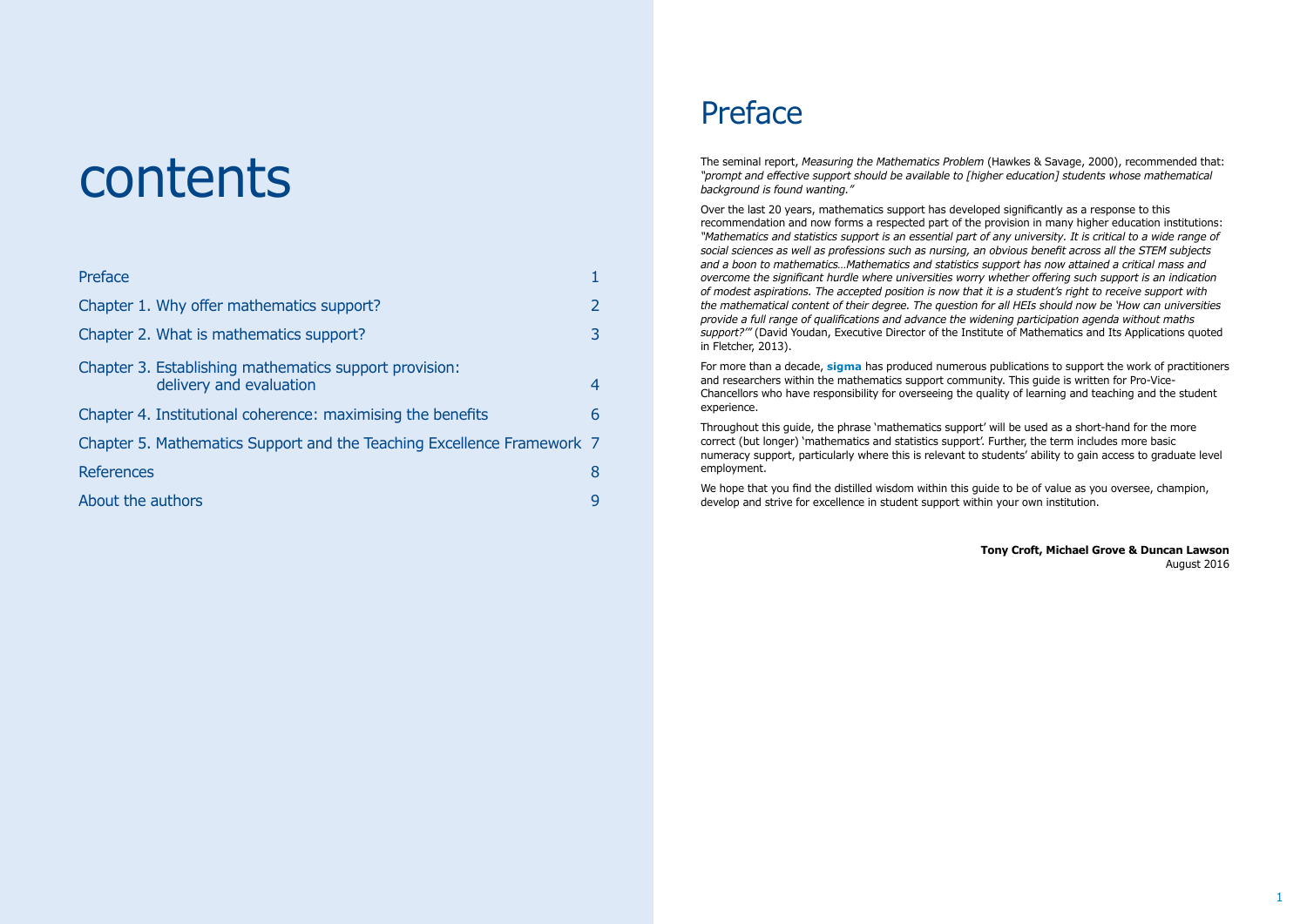# <span id="page-2-0"></span>Chapter 1. Why offer mathematics support?

### Chapter 2. What is mathematics support?

- Significant numbers of students are entering higher education lacking the mathematical skills they require to deal competently with the mathematical content of their courses: *"We estimate that, of those entering higher education in any year, some 330,000 would benefit from recent experience of studying some mathematics (including statistics) at a level beyond GCSE. At the moment fewer than 125,000 have done so."* (ACME, 2011).
- This affects a very broad range of disciplines including, increasingly, the biological and social sciences: *"The UK is weak in quantitative skills, in particular but not exclusively in the social sciences and humanities... another reason for the poor skills of undergraduates is the dearth of academic staff able to teach quantitative methods.*" (British Academy, 2012).
- This *'mathematics problem'* (LMS, IMA & RSS, 1995, Hawkes & Savage, 2000) remains a major issue despite being extensively researched, being the basis of several inquiries and being reported on for many years (Croft et al., 2015).
- It is widely accepted that universities have a responsibility to try to deal with the mathematical needs of their incoming students: *"Higher education has little option but to accommodate to the students emerging from the current GCE process"* (Smith, 2004) *and "One reason why students*  leave higher education without completing their qualification, or fail, is that they are not well *prepared in key skills before they start. Higher education institutions therefore have to identify knowledge and skills gaps and provide support to students, for example remedial or catch up courses in mathematics in the first year."* (NAO, 2007).
- There is evidence that many academic staff lack the skills to deal with the increasing quantisation of their disciplines: *"English universities are side-lining quantitative and mathematical content because students and staff lack the requisite confidence and ability."* (RSA, 2012).
- Mathematics support has grown substantially in the past 20 years as an effective and popular vehicle through which many students can address mathematical shortcomings and improve their confidence (Perkin, Croft & Lawson 2013).
- Even students with the highest grades on entry to mathematically intensive courses encounter difficulties with their studies: *"…undergraduate students in the Russell Group universities also experience problems with mathematics and statistics, despite the fact that in the main such 'high tariff providers' are capable of recruiting students with very good academic qualifications…"* (Tolley & Mackenzie, 2015).
- Issues are not only restricted to undergraduate level: *"Postgraduate courses, which are often more quantitative than their undergraduate counterparts, give rise to further challenges."* (Tolley & Mackenzie, 2015).
- For many students, employer numeracy tests are an increasingly important part of the employment process: *"…after leaving university many graduates will find themselves faced with numerical reasoning tests when competing for jobs. Yet only 16 per cent of undergraduates studying subjects other than maths have an A-level in maths under their belt. Often they will have forgotten much of what they once knew, and even if they haven't, their confidence in their own abilities may be low."* (Willetts, 2013).
- Far too many students are entering higher education with a negative perception of mathematics: *"My GCSE maths experience has put me off it for life."* (Brown, Brown & Bibby, 2008).
- The term *mathematics support* should be interpreted to mean a facility offered to students which is **in addition** to their regular programme of teaching. The term should be regarded as an umbrella term encompassing a wide range of provision.
- The most common provision is the mathematics support centre which typically offers one-to-one support to students on a drop-in basis (Lawson, 2012). Other models of support are used effectively by universities (Marr & Grove, 2010).
- The key feature of a successful mathematics support centre is having a tutor with whom students can discuss their mathematical issues and problems on a one-to-one basis. In addition to addressing technical knowledge, it is important for the tutor to address the student's confidence.
- A mathematics support centre provides a safe learning environment where students can access a range of resources and interact with other students as well as drawing on input from a tutor when needed.
- Research evidence demonstrates that students value the change in power dynamic in a maths support centre as opposed to a member of staff's office. *"When they [staff] are in maths support, you know they're there to help people and you're not bothering them. If you go to their office, you've got your stuff in your bag, there's nowhere to get it out to show them, you know there's a queue of people behind you, they were doing something before you arrived if there wasn't anyone in the queue ahead of you, so you feel like you're bothering them, it's their space as well and you're going into their office, whereas maths support is neutral ground for everybody … it doesn't belong to anybody, you've got your stuff out and they will work their way round the table to come to you, you have your work out ready even if you've put it to one side, so you can flip back to it and say 'can you just help me with this'"* (Solomon, Croft & Lawson, 2010).
- Tutors in mathematics support centres can offer alternative explanations to aid student learning.
- Mathematics support centres complement other initiatives aimed at addressing the *'mathematics problem'* such as bridging courses, summer schools, online resources, diagnostic testing and curriculum re-development.
- The key purpose of mathematics support centres is to assist students to achieve their full potential. For some, this will mean gaining the few extra marks needed to turn a good result into an excellent one. For others, it may be that a fail becomes a pass.
- The exact form of support offered may vary from institution to institution, but the ends are the same: to build students' confidence in mathematics and thereby to enable them to be more successful in the study of their primary discipline.
- Mathematics support centres often assist students in the preparation for employer numeracy testing.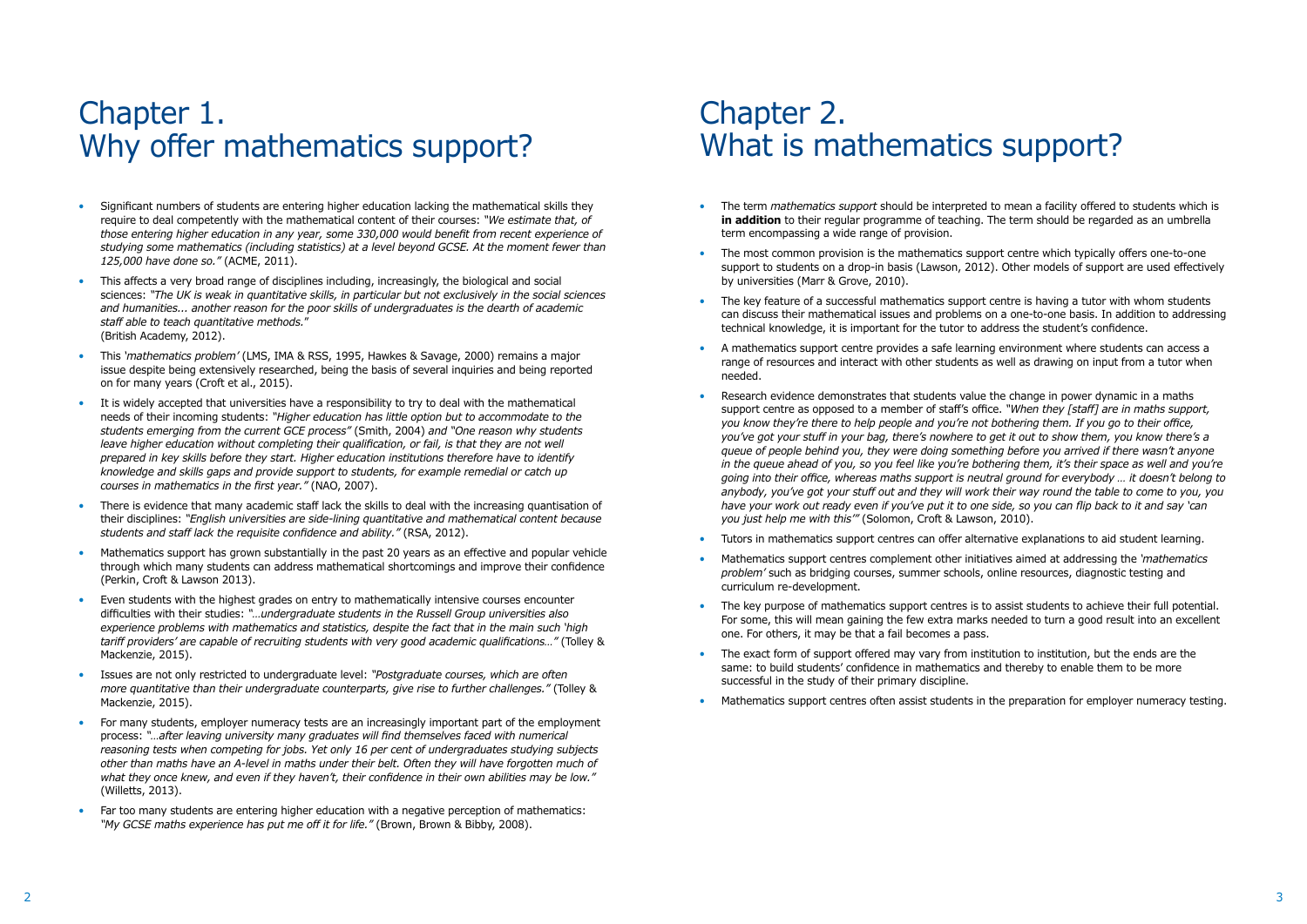### <span id="page-3-0"></span>Chapter 3. Establishing mathematics support provision: delivery and evaluation

### Delivery of mathematics support

- Mathematics support can encompass a variety of forms: from small-scale, departmental and subject based initiatives, to multi-site drop-in centres accessible to learners from a range of programmes (Lawson, 2012; Marr & Grove, 2010).
- A mathematics support centre can be based in a range of locations across a university campus. In some institutions the mathematics support centre is based within the library or central study skills unit; in others, the centre can be departmentally based or even peripatetic.
- Crucial to mathematics support is the role of the tutor. Working in a mathematics support centre is challenging, and as such, tutors need to have a particular set of skills that means not everyone is suitable.
- It is essential tutors are selected for their ability to work within a mathematics support centre environment. Essential skills include: ability to recognise students' individual needs; comfortable working on a one-to-one basis; patient; able to explain mathematical ideas in multiple ways; excellent interpersonal skills; able to work (and communicate) with students of a range of abilities and from different disciplinary areas.
- Across the country, mathematics support centres use a range of staff as tutors including academic staff, hourly paid staff (often former teachers) and postgraduate students.
- All tutors need to receive training before commencing work in a mathematics support centre as this is quite different to in-course teaching, tutoring or demonstrating (Croft & Grove, 2011). This should be complemented by ongoing mentoring.
- Those working in mathematics support should be afforded the same development and recognition opportunities as those undertaking more traditional forms of teaching. In recent years, several staff involved in the delivery of mathematics support have been awarded National Teaching Fellowships.
- Since statistics support is often related to extended pieces of project work, it requires the tutor to gain an appreciation of the project as whole. As such, statistics support requires statistics specialists and frequently uses bookable appointments as opposed to drop-in.
- A successful mathematics support centre requires day-to-day oversight and management to ensure the quality and continuity of provision.
- Additionally, buy-in from a senior management 'champion' is needed; someone who not only secures financial support for the provision, but also brokers linkages, raises awareness, and enables departmental and central service buy-in.
- Many universities are identifying their funding of mathematics support in their Office For Fair Access (OFFA) agreements, citing the key role of such support in promoting widening access, particularly at the transition to university.
- A large number of freely accessible mathematics and statistics support resources are available for institutions to use in a range of ways with their students and there is much good practice upon which to build and develop provision. The **sigma** Network continues to develop this resource base.

### Evaluation of mathematics support

- Evaluation is necessary to ensure the continued enhancement of mathematics support provision.
- There may be three key foci for the evaluation of a mathematics support centre: Measuring **usage** of facilities, resources and services; gathering **feedback** from students on their perceptions of the quality of the service; and, measuring **effectiveness** in terms of improvements in performance of students who use the service.
- Gathering data and feedback from students who use the mathematics support centre is relatively straightforward to determine usage patterns and quality of service (Green, 2012).
- Evaluation of the *effectiveness* of a mathematics support centre as a retention mechanism is challenging due to the many independent factors which impact upon a student's ability to succeed (Matthews et al., 2013).
- Evidence shows that a persistent minority of students who would benefit from mathematics support fail to access and take advantage of it despite multi-faceted strategies to encourage them to do so (Symonds, Lawson & Robinson, 2008). As such, careful consideration needs to be given as to how to promote mathematics support to all potential student users.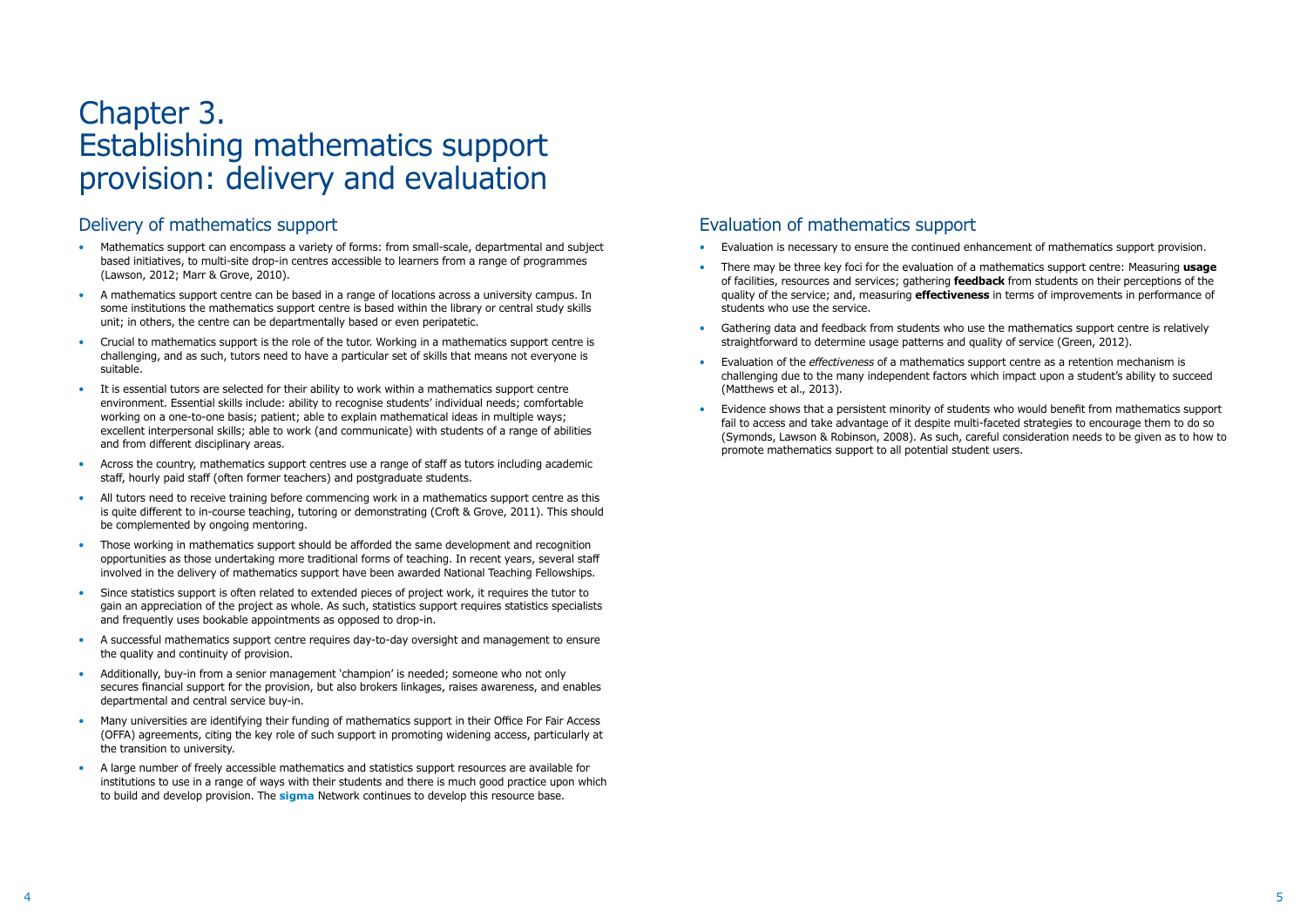### <span id="page-4-0"></span>Chapter 4. Institutional coherence: maximising the benefits

### Institutional coherence

- Significant external or 'top-down' factors have been responsible for changes affecting the whole HE system in England. These systemic changes include the move away from an elite to a mass system of tertiary education, widening participation, 'marketisation' through the introduction of student tuition fees, the emphasis given to the quality of the students' experience, the importance attached to their recruitment, retention, achievement and employability, and the publication of league tables.
- The importance of mathematics support not only in improving retention rates but also in attracting students, addressing issues of inequality and diversity and improving employability is now being recognised. Mathematics support is thus increasingly seen as one element of a wider brief to enhance the student academic experience.
- Prompted largely by the above cited external factors, university senior management is increasingly exercising oversight of mathematics and statistics support.
- Mathematics support should be regarded as enhancement provision for all students rather than remedial work for weak students, and so should be of interest to those responsible for enhancing quality in the institution including programme leaders, Heads of Department, Deans, PVCs (Learning and Teaching), Learning Development Managers, Careers advisors and many others.
- In 2014, a joint report to the Department for Business, Innovation and Skills (BIS) from OFFA and HEFCE (BIS, 2014) set out a shared national strategy for combining fair access to HE with student success. It advanced the view that the adoption of a broader, coherent whole lifecycle approach would benefit all students attending the full spectrum of HE providers across the whole sector. Mathematics and statistics support clearly has a vital role in this whole lifecycle approach.
- In most institutions mathematics support is one of a range of academic support services provided. Senior management oversight of all these services can enhance their effectiveness and coherence.

- There is great potential for mathematics support provision to make a broader contribution to an institution than simply its work with students. Many structural issues come to light in mathematics support centres (such as significant numbers of students having the same gap in expected knowledge, or mismatches between what is taught in the first two years and the demands of the final year of a degree programme). Consideration should be given as to how this information can be best fed back into curriculum development.
- The effectiveness of mathematics support can be enhanced by close co-operation between mathematics support tutors and academic staff teaching mathematically rich modules.
- In order to achieve this broader impact, it is necessary for mathematics support and those who deliver it to be seen as a key part of the academic provision of the institution. Appropriate and effective channels of communication should be in place to facilitate exchange of information across the institution.
- Consideration should be given as to how the experience of mathematics support can feed into delivery, training and support for those in mainstream teaching.

### Feedback into the curriculum

### Chapter 5. Mathematics Support and the Teaching Excellence Framework

- At the time of writing, the Teaching Excellence Framework (TEF) is still developing; however several elements of the Framework have been established. The impact of the TEF on the higher education sector is, at this point in time, unknown. However, if the impact of the Research Excellence Framework (REF) is a guide, it is likely to have a major effect over the coming years.
- One of the elements of the TEF that has been determined is that higher education providers (HEPs) who choose to submit to the TEF will be assessed against three main aspects:
	- Teaching Quality
	- Learning Environment
	- Student Outcomes and Learning Gain.
- A common set of metrics will be used to measure HEP performance in these aspects and HEPs will also submit a 15 page evidence-based contextual statement describing their approach to teaching and student outcomes.
- A strong mathematics support provision will be powerful evidence of the importance a provider attributes to a supportive learning environment. The investment of funding to assist students to achieve their full potential is a clear sign of a provider's commitment to teaching in the broad sense being used in the TEF.
- If the mathematics support provision is being properly evaluated (see Chapter 3), there should be both quantitative and qualitative evidence available to demonstrate how this element of the Learning Environment is providing effective support to students.
- Additionally, one of the metrics that will be used to measure the Learning Environment aspect is the Academic Support set of questions from the National Student Survey (NSS) (questions 10 to 12). Provision of high quality mathematics support in addition to students' regular teaching is likely to increase the student satisfaction in the areas covered by these questions.
- The other metric in the Learning Environment aspect is the HESA Retention data. There is research evidence of the effectiveness of mathematics support in increasing retention rates; a major whole national study in Ireland reported that *"22% of respondents who had availed of MLS [mathematics learning support] had considered dropping out of their course due to mathematical difficulties and almost two thirds of these students stated that availing of MLS had a positive impact on their retention on their course."* (O'Sullivan et al., 2014).
- At present there are no robust measures of learning gain. For the first few years of TEF, at least, the focus in the aspect Student Outcomes and Learning Gain will be on employment data and, in particular, the percentage of graduates in employment or further study (as measured by the Destinations of Leavers from Higher Education (DLHE) survey). As has been illustrated in Chapters 1 and 2, mathematics support has an important key role to play in this area.
- An increasing number of graduate employers are using numerical reasoning tests as part of their selection processes. Many graduates have not explicitly studied mathematics since their GCSEs (at least 5 years previously). The role of mathematics support in preparing them for these tests is vital in helping them to secure employment.
- It has also been made clear that the TEF will use 'splitting' to compare the performance of students with different characteristics (for example, those from lower POLAR (Participation Of Local AReas) quintiles compared with those from higher POLAR quintiles or those with disabilities compared to those with no disability). The role that mathematics support plays in addressing issues relating to student confidence, notably through the one-to-one support and the tutor-student relationships that are developed, can be particularly relevant to many of these students and so help to reduce any 'performance gap'.
- TEF Year 3 (2017/18) will pilot assessment at discipline level with a view to complete discipline level assessment in TEF Year 4 (2018/19). In many disciplines which have a growing dependence upon mathematical and quantitative skills, the absence of mathematics support is likely to be viewed as a serious deficiency.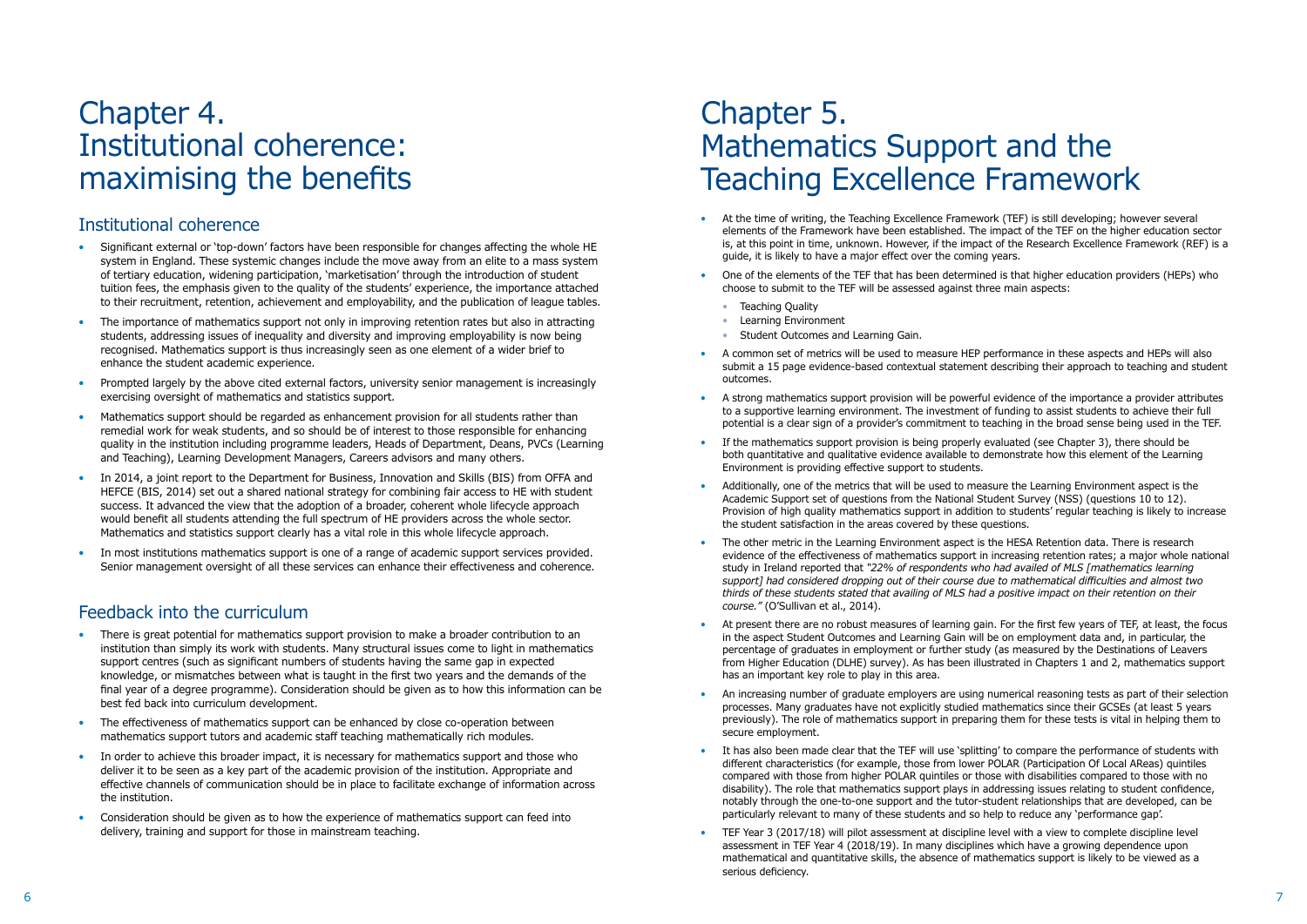# <span id="page-5-0"></span>References

ACME (2011) *Mathematical Needs: Mathematics in the workplace and in Higher Education*. London, UK: Advisory Committee on Mathematics Education. Available at **http://www.acme-uk. org/media/7624/acme\_theme\_a\_final%20 (2).pdf** (accessed 30 June 2016).

BIS (2014): *National strategy for access and student success.* London, UK: Department for Business Innovation and Skills. Available at **https://www.gov.uk/government/ uploads/system/uploads/attachment\_data/ file/299689/bis-14-516-national-strategyfor-access-and-student-success.pdf** (accessed 30 June 2016).

British Academy (2012) *Society Counts: Quantitative Skills in the Social Sciences and Humanities*. London, UK: British Academy. Available at **www.britac.ac.uk/policy/Society\_ Counts.cfm** (accessed 30 June 2016).

Brown, M., Brown, P., & Bibby. T. (2008) '''I would rather die'': Attitudes of 16-year-olds towards their future participation in mathematics', *Research in Mathematics Education 10,* no.1, pp2- 18.

Croft, A.C., Lawson, D.A., Hawkes, T.O., Grove, M.J., Bowers, D. and Petrie, M. (2015) '**sigma** – a network working!', *Mathematics Today*, 51(1), pp36-40.

Croft, A.C. and Grove, M.J. (Eds) (2011) *Tutoring in a Mathematics Support Centre: A Guide for Postgraduate Students*. Loughborough, UK: **sigma**.

Fletcher, L. (2013) *The Mathematics Support Community of Practice: A report of the achievements of sigma within the National HE STEM Programme*. Loughborough, UK: **sigma**. Available at **http://www.sigma-network. ac.uk/wp-content/uploads/2012/11/sigmafinal-report.pdf** (accessed 30 June 2016).

Green, D. (2012) Gathering Student feedback on mathematics and statistics support provision. Loughborough, UK: **sigma**. Available at **http:// www.mathcentre.ac.uk/resources/ uploaded/sigma-brochure-for-accfeb5 finalv1opt.pdf** (accessed 30 June 2016).

Hawkes, T. & Savage, M.D. (2000) *Measuring the Mathematics Problem*. London, UK: Engineering Council. Available at **http://www.engc.org. uk/engcdocuments/internet/Website/ Measuring%20the%20Mathematic%20 Problems.pdf**

(accessed 30 June 2016).

Lawson, D.A. (2012) *Setting up a Maths Support Centre*. Birmingham, UK: National HE STEM Programme. Available at **http:// www.sigma-network.ac.uk/wp-content/ uploads/2012/11/Setting-up-a-Maths-Support-Centre.pdf** (accessed 30 June 2016).

LMS (London Mathematical Society), IMA (Institute of Mathematics and its Applications) and RSS (Royal Statistical Society) (1995) *Tackling the Mathematics Problem*. London, UK: LMS. Available at **http://www.mei.org.uk/files/pdf/ Tackling\_the\_Mathematics\_Problem.pdf** (accessed 3rd July 2016)

> **Tony Croft** is Professor of Mathematics Education at Loughborough University and has developed mathematics support there for many years. He is a Director of the **sigma** mathematics support network and a Director of **math**centre – the UK's virtual mathematics learning support centre. He was awarded a National Teaching Fellowship in 2008. He is a Fellow of the Institute of Mathematics and its Applications and a Fellow of the Higher Education Academy.

Marr, C. & Grove, M.J. (Eds.) (2010) *Responding to the Mathematics Problem: The Implementation of Institutional Support Mechanisms.* Birmingham, UK: Maths, Stats & OR Network.

Matthews, J., Croft, A.C., Lawson, D.A. & Waller, D. (2013) 'Evaluation of mathematics support centres: a literature review', *Teaching Mathematics and Its Applications*, 32:4, pp173-190.

NAO (National Audit Office) (2007) Staying the course: The retention of students in higher education. London, UK: The Stationery Office. Available at **https://www.nao.org.uk/wpcontent/uploads/2007/07/0607616.pdf** (accessed 30 June 2016).

**Duncan Lawson** is currently Pro-Vice-Chancellor (Formative Education) at Newman University, having previously been the founding Director of **sigma** at Coventry University where he worked in mathematics support for over 20 years. He is a Director of the **sigma** mathematics support network and a Director of **math**centre – the UK's virtual mathematics learning support centre. He is joint editor of the journal *Teaching Mathematics and Its Applications:* An international journal of the IMA. He was awarded a National Teaching Fellowship in 2005.

O'Sullivan, C., Mac an Bhaird, C., Fitzmaurice, O. & Ní Fhloinn, E. (2014) *An Irish Mathematics Learning Support Network (IMLSN) Report on Student Evaluation of Mathematics Learning Support: Insights from a large scale multi institutional survey*. Limerick, Ireland: National Centre for Excellence in Mathematics and Science Teaching and Learning. Available at

**http://supportcentre.maths.nuim. ie/sites/supportcentre.maths.nuim. ie.mathsnetwork/files/uploads/docs/ IMLSNFinalReportPrePrinters.pdf** (accessed 30 June 2016).

Perkin, G., Croft, A.C. & Lawson, D.A. (2013) 'The extent of mathematics learning support in UK higher education – the 2012 survey', *Teaching Mathematics and Its Applications*, 32:4, pp165- 172.

RSA (Royal Society of Arts) (2012) *Solving the maths problem: international perspectives on mathematics education*. London, UK: The Royal Society for the Encouragement of Arts, Manufactures and Commerce. Available at **https://www.thersa.org/globalassets/pdfs/ reports/rsa\_maths\_report\_10\_2\_12.pdf** (accessed 30 June 2016).

Smith, A. (2004) Making Mathematics Count, Stationery Office, London. Available at **http:// tinyurl.com/SmithReport2004** (accessed 30 June 2016).

Solomon,Y., Croft, T. & Lawson, D., (2010) Safety in numbers: mathematics support centres and their derivatives as social learning spaces, *Studies in Higher Education*, 35:4, pp421-431.

# About the authors

**Michael Grove** is a Reader within the School of Mathematics at the University of Birmingham where he works on issues relating to learning and teaching within higher education and teaches mathematics to undergraduate students. He is a National Teaching Fellow (2014), a member of the Directorate of the **sigma** mathematics support network, and is responsible for the University of Birmingham's Mathematics Support Centre. He is also a visiting Associate Professor at the University of Leeds and a Fellow of the Institute of Mathematics and its Applications.

**Tony Croft** and **Duncan Lawson** were each awarded an IMA Gold Medal in 2016 for Outstanding Contribution to the Improvement of the Teaching of Mathematics.

Symonds, R., Lawson, D.A. & Robinson, C. (2008) 'Promoting student engagement with mathematics support', *Teaching Mathematics and Its Applications*, 27:3, pp140-149.

Tolley, H., & Mackenzie, H.E. (2015) 'Establishing senior management perspectives on learning support for mathematics and statistics in the higher education sector in England', Loughborough, UK: **sigma**. Available at **http:// www.sigma-network.ac.uk/wp-content/ uploads/2015/05/sector-needs-analysisreport.pdf** (accessed 30 June 2016).

Willetts, D. (2013) *Robbins Revisited*. London, UK: Social Market Foundation.